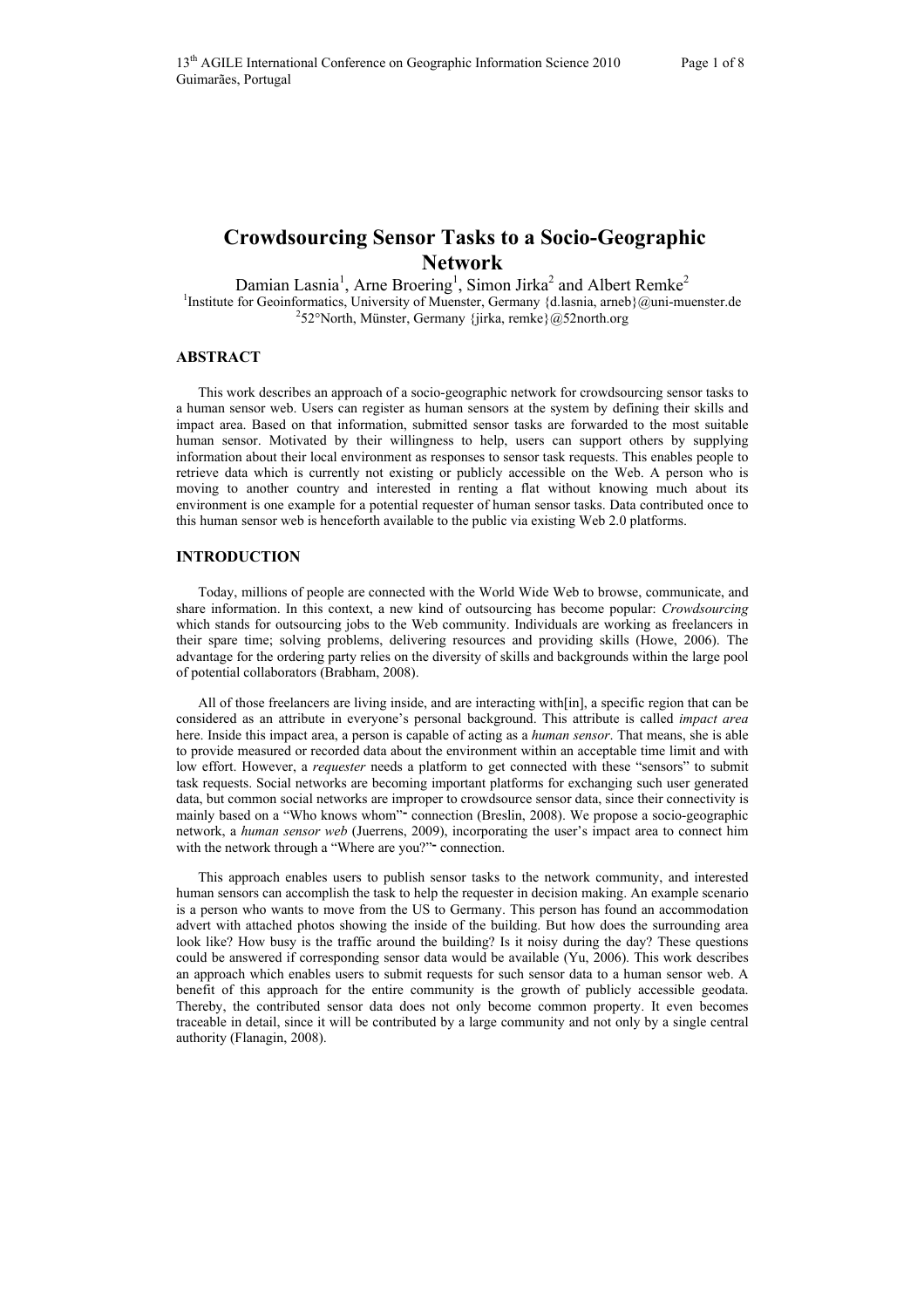#### **BACKGROUND**

The term *Crowdsourcing* was established by Howe who characterized the underlying business model as the new pool of cheap labor (Howe, 2006). The idea behind this is to harvest the society's wisdom, skill or creativity for solving a certain task. Currently, two methods are common to do this. In the *Open Call*־method a task requester initializes the process by creating an open call, a description of the problem, challenge or task that shall be solved by the crowd. The reward modalities for accepted solutions on that open call are part of its description as well as the submission deadline. An example for this approach is Innocentive<sup>1</sup>, a platform for crowdsourcing scientific challenges. The submitter of an accepted solution earns cash awards. An alternative approach is the *Repository*־method. Freelancers are uploading their ready־to־use resources to specialized communities, so that interested parties are able to browse these websites and purchase the resources they need. An example for this approach is Istockphoto<sup>2</sup> which provides a catalogue of user generated photos, illustrations, videos and audio files.

The rise of online communities with geographic background or specific geographic features is another trend that has enriched the geographic information market: Volunteered geographic information consists of user generated content that is submitted to online communities by individuals (Goodchild, 2007). The simplest way to create such geographic information is to attach geotags to any kind of data or information. Examples for this approach are georeferenced articles on Wikipedia<sup>3</sup> or photos on Flickr<sup>4</sup>. Also, OpenStreetMap<sup>5</sup> is a popular example for a platform collecting user generated geodata to create a free map of the world.

Collecting sensor data by considering humans as sensors is a recent research field that is influenced by concepts of volunteered geographic information, Crowdsourcing, and the participatory Web 2.0 (Madden, 2006). Key contents of this development are location based services, collaboratively generated data pools and specialized hardware components. Their operational environments may be single buildings or entire cities. Also, current topic of research is how human sensors can contribute their eye witness reports to enhance disaster management (Poser, 2008). Table 1 compares recent approaches in this research area with different characteristics.

|                              | Sensor Data                                                                    | Data-<br>Transmission | Network                  |
|------------------------------|--------------------------------------------------------------------------------|-----------------------|--------------------------|
| Citysense                    | None (only position)                                                           | Real-Time             | Mobile phone<br>network  |
| Social sensing               | E.g. noise-level                                                               | Real-Time             | Ad-hoc social<br>network |
| PEIR                         | Amount of carbon<br>dioxide                                                    | Delayed               | Community                |
| Folksonomic<br>Urban Sensing | Amount of Carbon<br>dioxide, Atmospheric<br>pressure, Temperature,<br>Humidity | Delaved               | Not specified            |

**Table 1:** Applications that use humans as sensor nodes

 $\overline{a}$ 

http://www.innocentive.com

http://www.istockphoto.com

<sup>3</sup> http://www.wikipedia.org

<sup>4</sup> http://www.flickr.com

<sup>5</sup> http://www.openstreetmap.org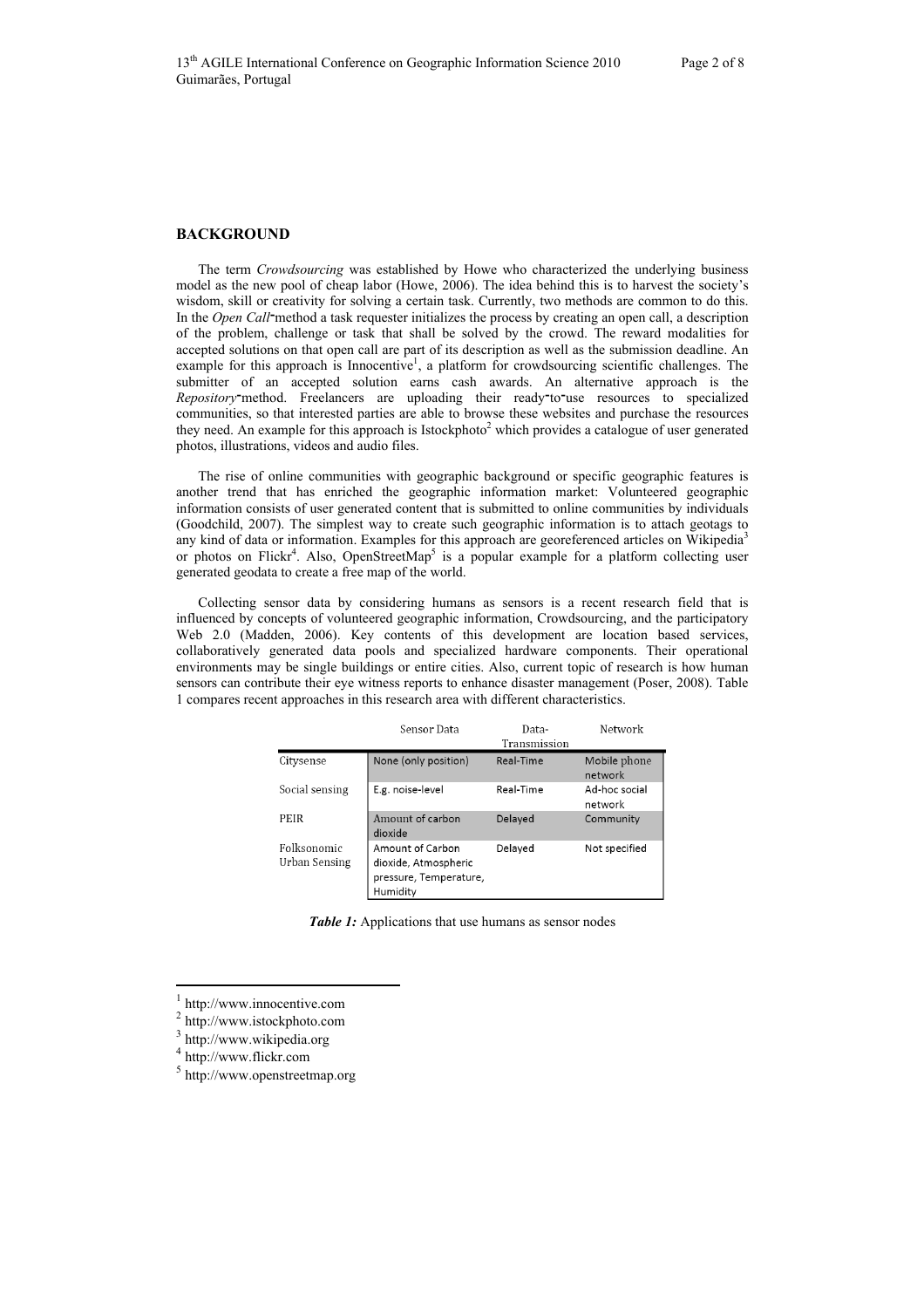Citysense is interested in the human sensor's spatial dispersion, while Social sensing takes additional sensor data by taking nearby sensor nodes into account (Breslin, 2008). Both applications are location based services. PEIR is a prototype web application that aims at exploring certain human impacts on the environment. Folksonomic Urban Sensing visualizes collected data generated by shared sensing with specialized gadgets (Miyaki, 2008).

## **A HUMAN SENSOR WEB FOR CROWDSOURCING SENSOR TASKS**

This work proposes a generic sensor data request application to establish a worldwide public human sensor web. The approach consists of a socio-geographic network where everyone can register to request sensor data by posting sensor tasks and retrieve answers to those tasks. The amount of effort for solving a task strongly correlates with the distance between a user's location and the location where a sensor task has to be performed. Furthermore, specific equipment may be needed to perform certain sensor tasks. Thus, every user has to specify an individual sensor node data sheet, containing information so that sensor tasks can be automatically forwarded to the most suitable human sensors. Social networks are capable of managing user profiles and provide communication functionality. For this reason a social network platform is chosen as the technological basis for our socio-geographic network. The provided sensor data is hosted on existing Web 2.0 platforms in order to embed the human sensor network into the existing web infrastructure instead of creating a parallel structure.

#### **Potential**

The success of a social network is strongly linked to the amount of registered users. So, there has to be a motivation to participate. Due to the fact that users will represent their geographic homeland, they will be the experts for this area and their localism will be a driving force to contribute. A more rational reason may be that people would like to be part of such a network, because they get empowered by the possibility to request sensor tasks worldwide. People are also participating in Web 2.0 applications to promote themselves, while others like to see themselves as part of a large network (Goodchild, 2007). However, at least every participant is able to learn new skills how to create geographic data. Those arguments may lead enough people to the registration form to start remote sensing the world in a new way.

The amount of people who are willing and motivated to participate as human sensors is just one constraint for the potential of a worldwide human sensor web. They also have to be technologically able to participate. The theoretical amount of potential human sensors may be derived on the basis of over 4 billion mobile devices and 1.1 billion PCs (Nokia, 2008), provided that Internet access is available everywhere. But even if every human is equipped with a mobile phone and Internet access, a human sensor network can only provide sensor data regularly from places where people are living. Thus, a worldwide human sensor network may provide sensor data from inhabited places (mainly urban areas that lay inside developed regions) with low effort, but never from the earth's whole surface.

#### **Human Sensors**

Human sensor tasks may be divided into two categories. The first category contains those tasks, which require human senses: Does it rain? How many people are at the beach? Is it noisy? Answers on these questions are always subjective due to different understandings and experiences. The second category of human sensor tasks contains those tasks that are performed by an additional sensor device. Such devices may vary between a stick that is combined with a chain to measure water levels, and a modern mobile phone that may own several electronic sensors by default (accelerometers, camera, microphone or thermometer). If these devices are used properly they deliver objective results,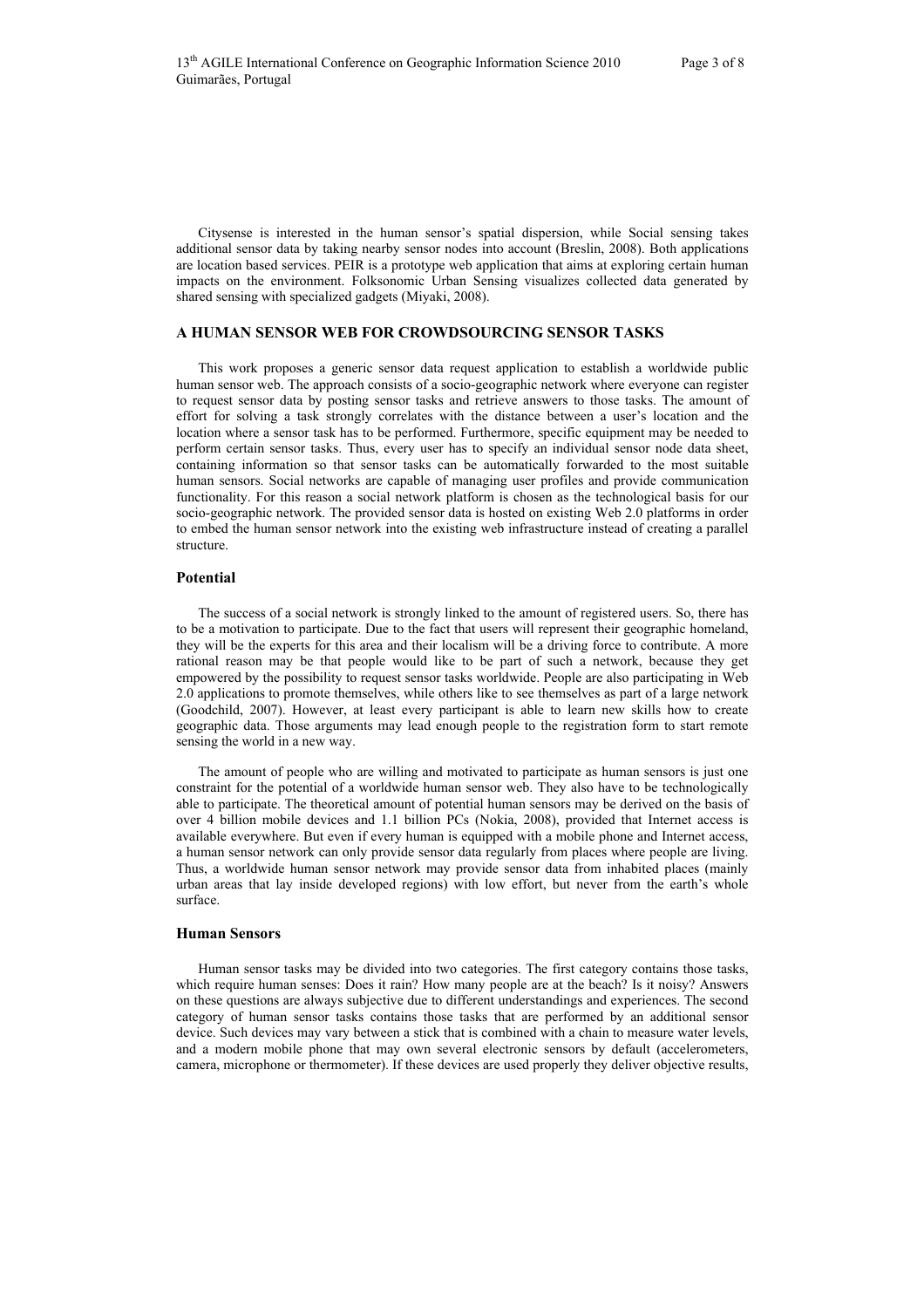which is an advantage to the first category of sensor tasks. In future, an intelligent user interface should enable users to manage an inventory list. Derived from that list, appropriate sensor tasks based on the existing equipment can be forwarded to the user.

# **The Platform Design**

Figure 1 provides a schematic view on the human sensor web platform developed within this work.



*Figure 1:* Schematic view of proposed pService platform (modified illustration according to Kern, 2009)

Activities that are displayed as arrows are the functionalities offered by the user interface. The offer arrow stands for creating and updating individual user profiles. Every registered user has to specify an impact area and a self-assessment about how good she is on solving specific sensor tasks. This information is stored in a workers database that is capable to perform spatial operations on impact areas. Only users who own such a sensor datasheet are able to act as service requester. Unregistered users are only able to query open calls and submit results. Service requests are necessarily specifying a certain sensor task that is supported by the network (what?), and a location where it has to be executed (where?). Beyond that, every request may specify general quality of service needs like predetermined timestamps (when?) or sensor task specific needs like a minimum resolution or accuracy (how?).

Submitted requests are stored in the service database and are published on the network. At the same time the server־sided planning component forwards the request to the registered users who are capable of solving the task. The more users are assigned, the higher the likelihood to receive a suitable result. The sensor task results are not directly hosted by the human sensor web, but uploaded to existing Web 2.0 platforms. Links to the uploaded data are forwarded to the task requester. Finally, the requester can accept one or more submissions. Accepted submissions can be rated, while declining a submission can be commented by the requester, so that the submitter can learn from his mistakes. The rating data is not publicly available. It is only used to estimate the quality of service. While the underlying rating of such a quality of service estimation is subjective to some extent, trust may be used as a proxy for the quality of human sensor data as well (Bishr, 2007). The friend list concept of social networks may be modified by a socio-geographic network to a trust list for establishing a trust־rating־system. The more people are trusting in someone, the higher the likelihood that submitted data was collected faithfully.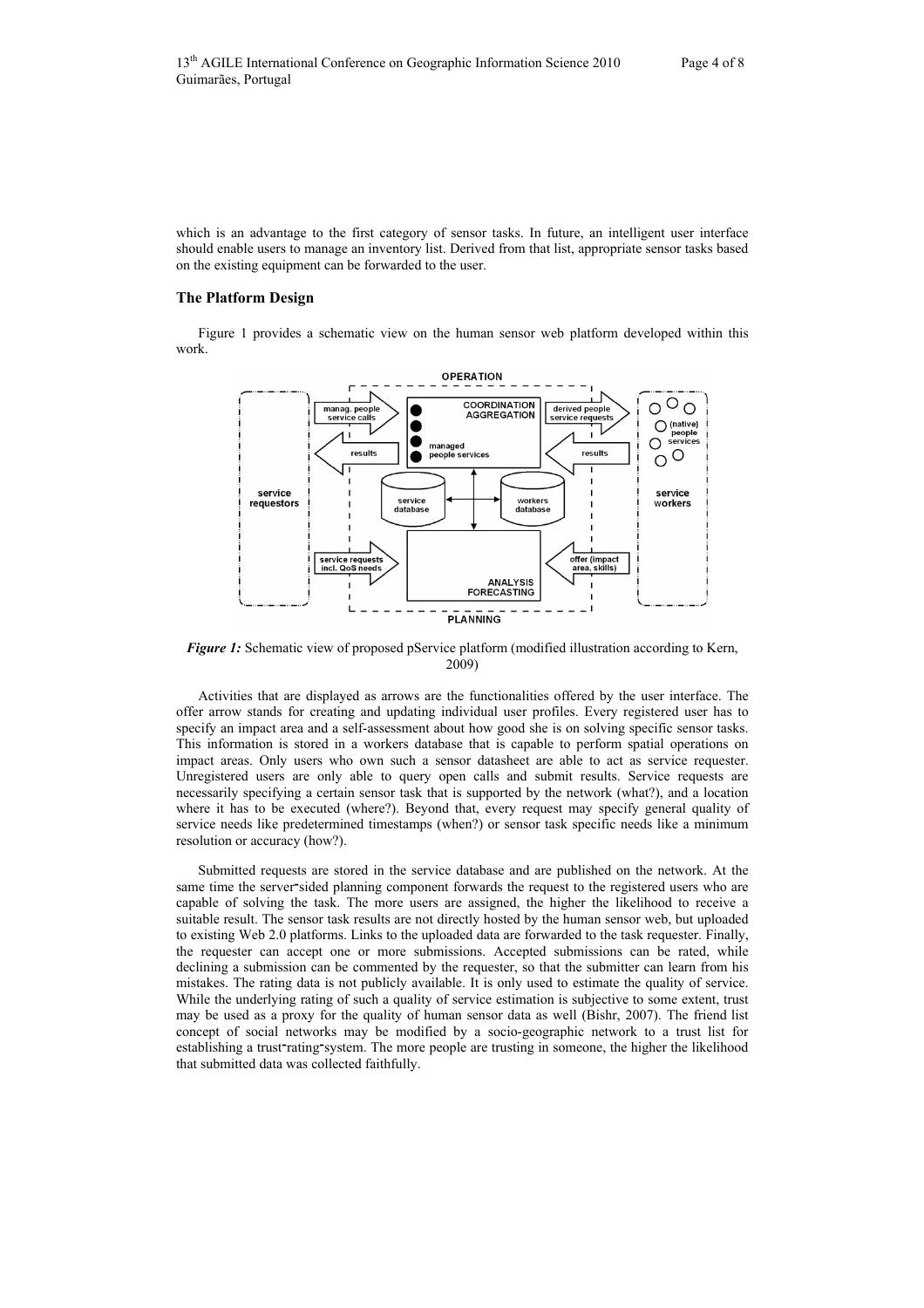# **IMPLEMENTATION**

The above described approach has been implemented by using a combination of Mahara<sup>6</sup>, OpenLayers<sup>7</sup>, GeoServer<sup>8</sup> and PostGIS<sup>9</sup> to provide interactive web mapping functionality. Users are able to query, create, update and delete spatial features upon an OpenLayers Web Feature Service (WFS) layer. The WFS is provided by GeoServer and built upon a PostGIS database. This architecture stack is embedded into Mahara, which provides user management, content sharing and notification capabilities, to create a socio-geographic network application.



*Figure 2:* Use case diagram of main system functionalities

The use case diagram shown in Figure 2 depicts the basic functionalities offered by the system. First, it allows users to create their personal profiles. Besides contact information, users can specify a sensor node data sheet. This includes the definition of their skills so that the system is able to forward task requests accordingly. Additionally, the user has to specify an impact area (see Figure 3) within which she/he can act as a human sensor.

 $\overline{a}$ 

 $^6$ http://mahara.org

<sup>7</sup> http://openlayers.org

<sup>&</sup>lt;sup>8</sup> http://geoserver.org

<sup>9</sup> http://postgis.refractions.net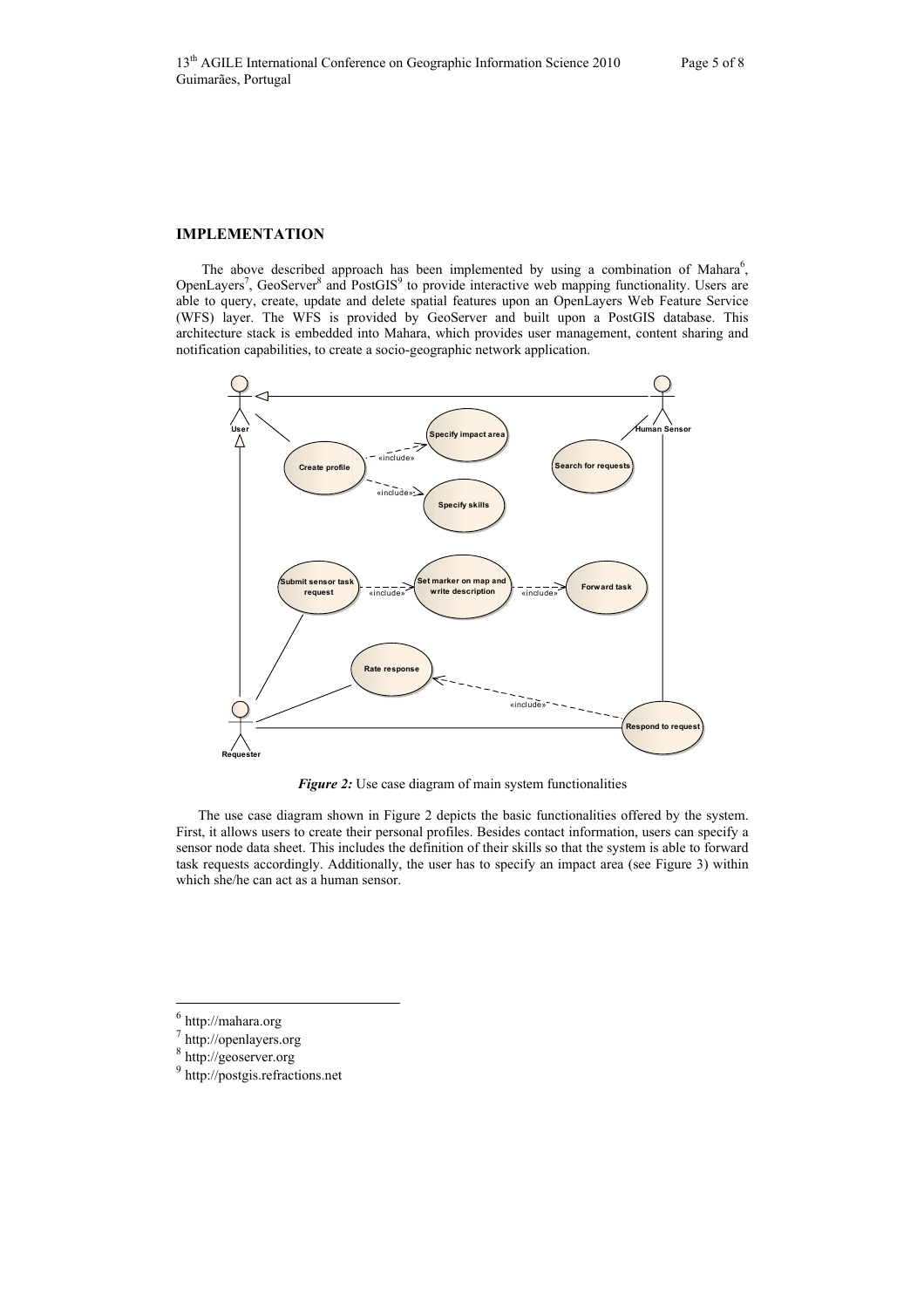

*Figure 3:* Edit Profile, Impact Area

A registered user can submit a new sensor task. Besides a general description, the task's location can be defined by using the map (see Figure 4). Further, the task description may contain special instructions (e.g., "no people on the photo, please"). In future, advanced user interfaces should also provide menu items that are designed to specify minimum quality needs, such as minimum resolution or frames per second. As a simple example of a task, a requester could ask the community to provide him/her a video of the "Sankt Paulus Dom" in Münster, Germany when its bells are ringing.



*Figure 4:* Requesting a sensor task

In consequence to the task submission, the system analyzes which impact areas contain the location of the task request and forwards it to the according human sensors. A message notifies a user about the existence of a task within his impact area (Figure 5).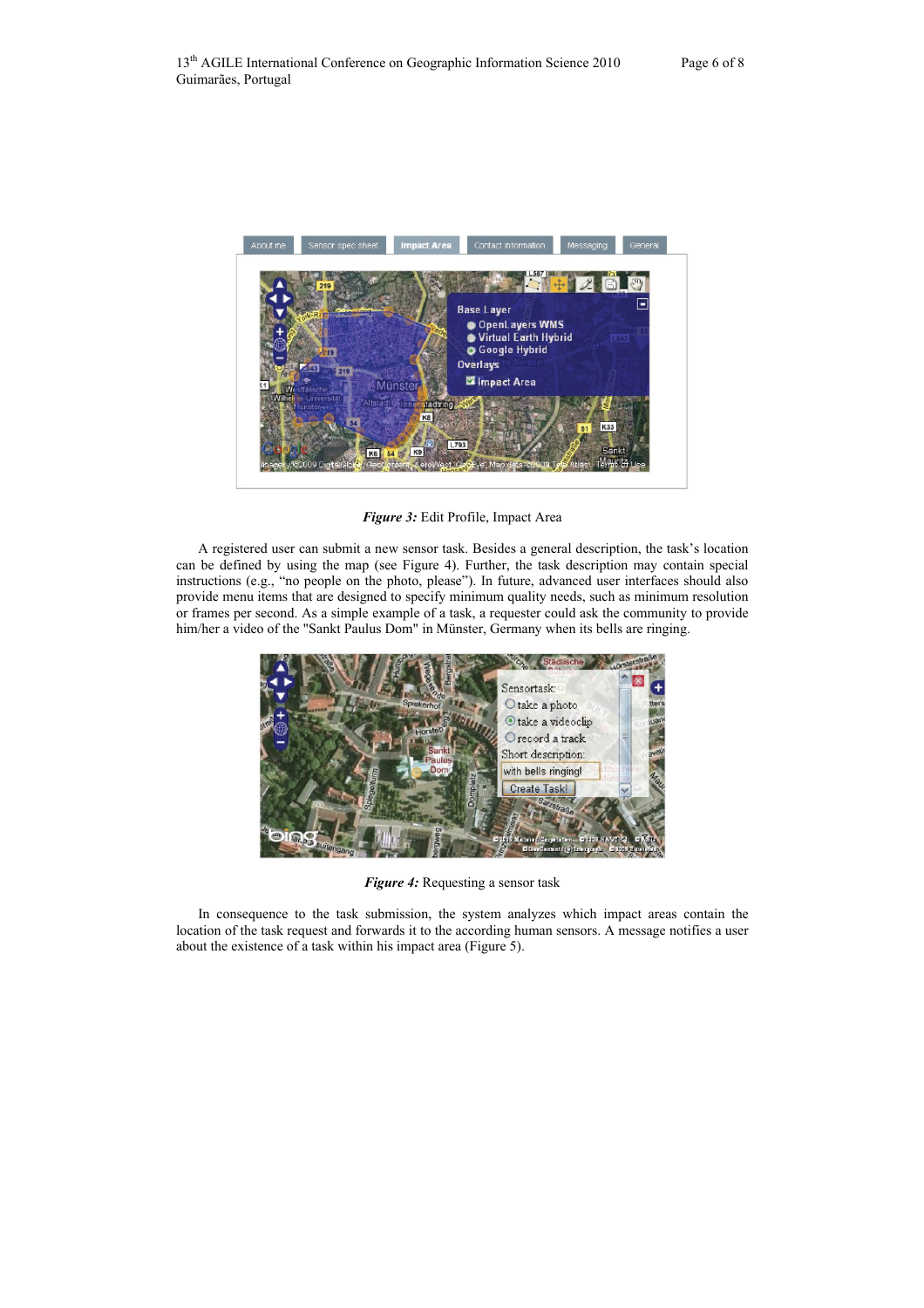

*Figure 5:* "New task in your area!"-Notification

Then, a user may answer to such a task to help the requester. In the above outlined example, a human sensor would videotape the dome and upload the data to a video sharing site (e.g., YouTube) to submit the link to this video to the human sensor web portal. The task requester is notified about the submission and can access the recorded video.

# **CONCLUSIONS & OUTLOOK**

This work proposes a concept of a human sensor web application, a crowdsourcing platform for sensor data, to enable users delivering volunteered geographic information in response to requested sensor tasks. Nowadays, more and more people are capable to request such information and are also willing to provide it. The increasing number of platforms that host user generated content is an indicator for this development. The developed prototype of a platform of a socio-geographic network can act as a starting point for further research and future work.

In our approach, the delivery of sensor data is based on a non-commercial voluntary association in a socio-geographic network. A future step could be the design of a commercial sensor request crowdsourcing application. Such a commercial approach would incorporate a new motivational factor.

This work embeds the impact area of a user into its social network profile. A future approach could enable users to transmit their real time location to solve tasks on the fly. This would invert the concept of location based services, since the user is working for the application and not the other way round.

In future, the developed system shall also integrate sensor web standards to grant compatibility with other sensor services and applications. The Sensor Web Enablement initiative (Botts, 2008) of the Open Geospatial Consortium defines such standards to make sensors discoverable, accessible and useable via the Web. The utilization of this standards framework within a human sensor web would enable the definition of tasks and the retrieval of collected data in an interoperable way.